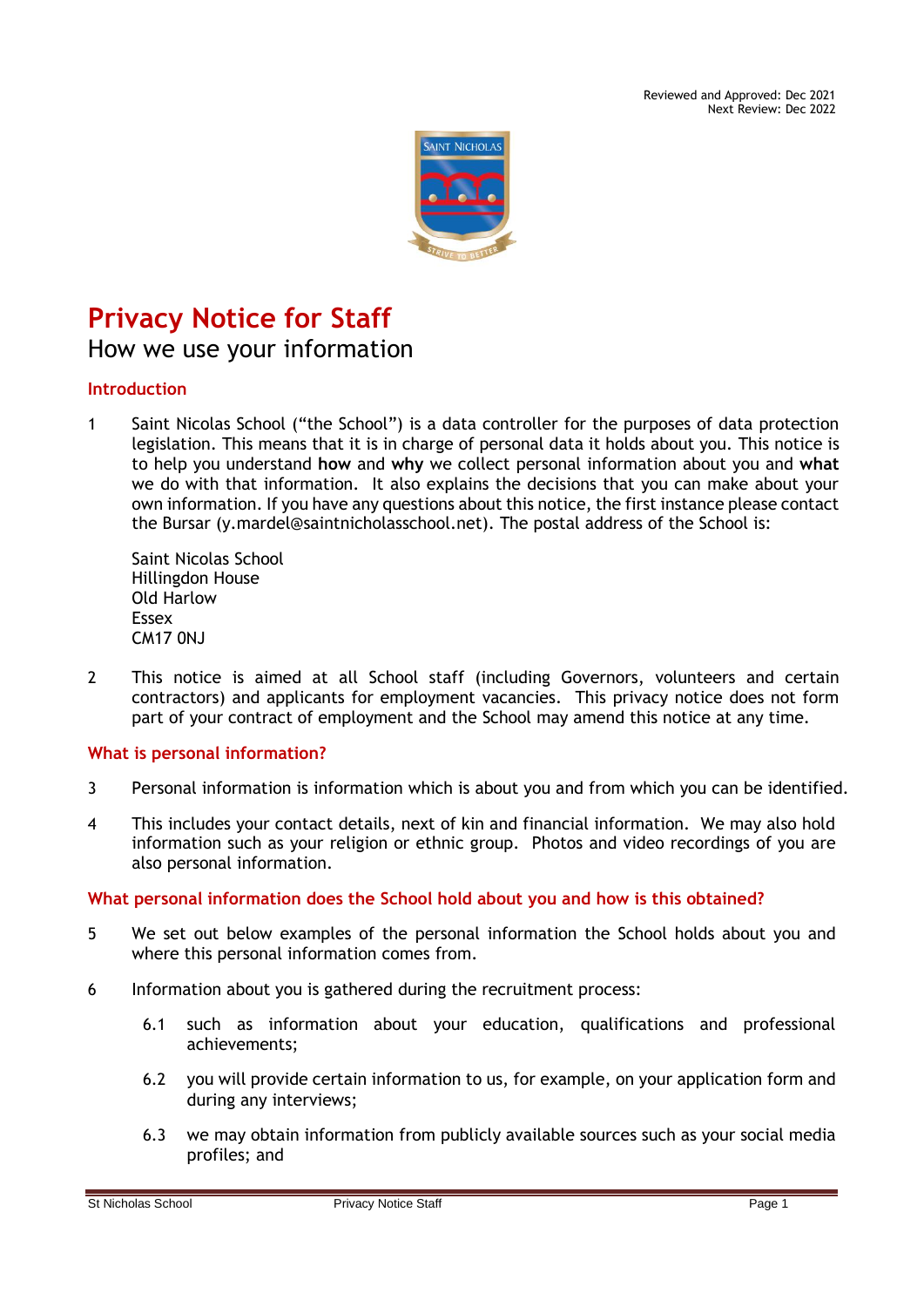- 6.4 we will receive your personal information (from you and third parties) when we carry out pre-employment checks, for example, when we receive references, confirmation of your fitness to work, your right to work in the UK and criminal records checks.
- 7 We will hold information about your job performance. This includes information about skills, achievements, career progression, performance and disciplinary related matters.
- 8 We hold and use your financial information, such as, your bank details, your salary and pension details.
- 9 We will hold information about any physical or mental health condition you may have which is disclosed to the School during the recruitment process or at any stage during your employment.
- 10 We will hold information about any protected characteristics you may have (e.g. a disability) which you provide, for example on the Equal Opportunities Monitoring Form.
- 11 Your personal information may be created internally by the School during the course of your employment. An email from the Head to a member of staff complimenting them on class management would be an example of this.
- 12 Your personal information may be acquired from outside of the School community such as from occupational health practitioners or from public authorities such as the Police or the Local Authority Designated Officer.
- 13 Pupils may provide us with your personal information, for example, if a pupil emails their form teacher to say how much you are helping them with their work.
- 14 Your personal data will be held on the Single Central Register, which may be administered by third parties on the School's behalf. The Single Central Register is required by the Keeping Children Safe in Education rules.

#### **Why does the School use your personal information?**

- 15 We commonly use personal information for:
	- 15.1 ensuring that we provide a safe and secure work environment;
	- 15.2 providing employment services (such as payroll and references);
	- 15.3 providing training and support;
	- 15.4 protecting and promoting the School's interests and objectives (including fundraising);
	- 15.5 personnel, administrative and management purposes and to enable us to meet our legal obligations as an employer. For example, to pay staff and to monitor their performance;
	- 15.6 safeguarding and promoting the welfare of all staff and pupils; and
	- 15.7 fulfilling our contractual and other legal obligations.
- 16 Some specific examples of when the School uses your personal information are set out below:
	- 16.1 We use your personal information to consider your suitability to work in your role at the School.
	- 16.2 We will check that you have the right to work in the UK by reviewing your identification documents and keeping copies on your personnel file.
	- 16.3 We may use your personal information in addressing performance or disciplinary concerns.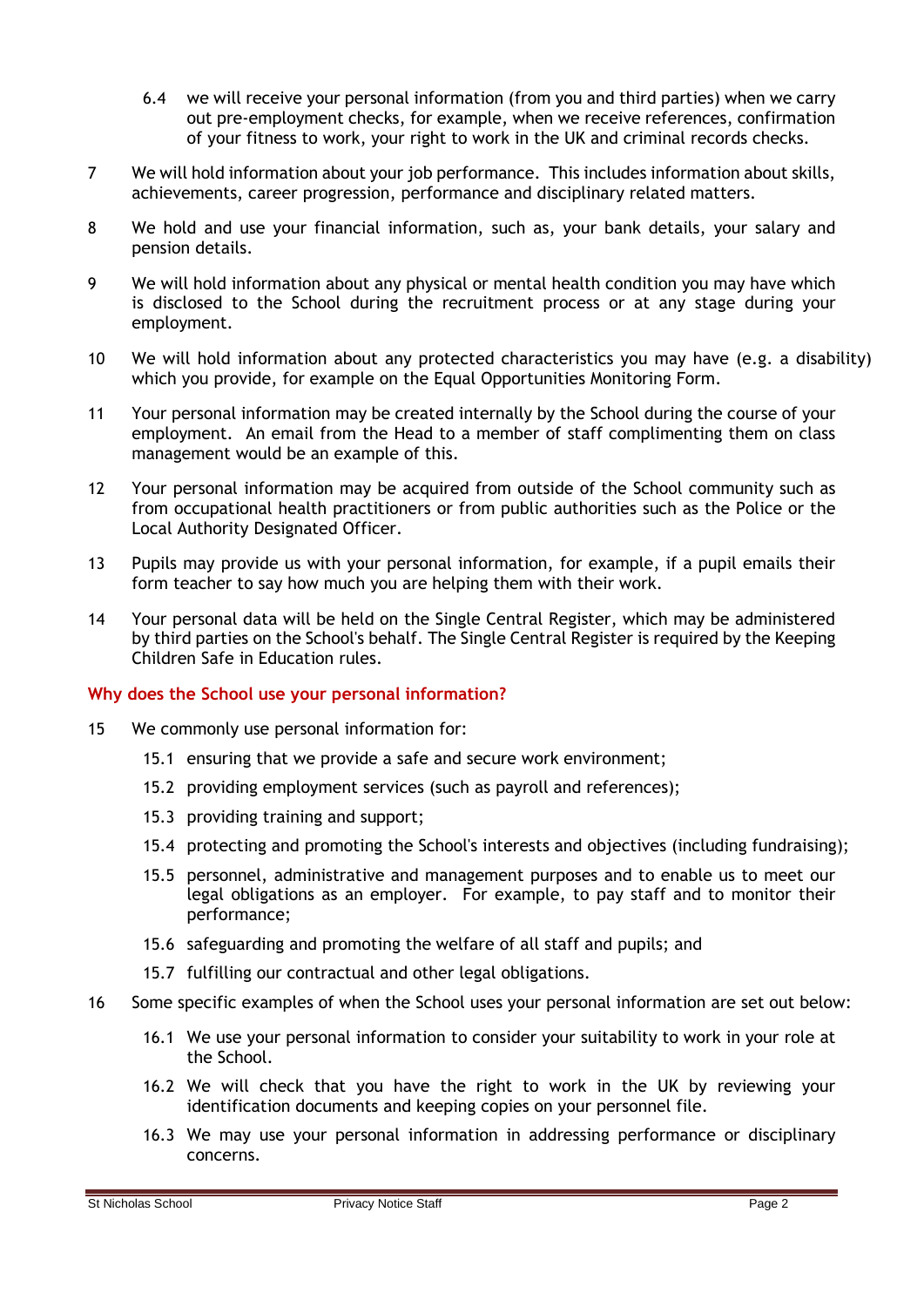- 16.4 We will use information relating to any medical condition you may have in order to verify fitness to work, monitor sickness absence and comply with our duty of care towards you.
- 16.5 We may use your information when dealing with complaints and grievances (e.g. from other staff or parents).
- 16.6 We may use information about you including photographs and video recordings of you for marketing and promotional purposes including in School publications, in social media and on the School website.
- 16.7 We may also allow external publication of certain media where appropriate (for example, a photograph or article in a local newspaper).
- 16.8 We may also make recordings for teaching purposes, for example, recording a drama lesson to provide feedback to you or pupils. We may also record lessons for pupils who were not able to attend in person.
- 16.9 The School regularly monitors and accesses its IT system for purposes connected with the operation of the School. The School IT system includes any hardware, software, email account, computer or device provided by the School or used for School business. Staff should be aware that the School may monitor the contents of email and internet traffic.
- 16.10 The purposes of such monitoring and accessing includes:
	- 16.10.1 to help the School with its day to day operations. For example, if a member of staff is on holiday or is off sick, their email account may be monitored in case any urgent emails are received; and
	- 16.10.2 to check staff compliance with the School's policies and procedures and to help the School fulfil its legal obligations. For example, to investigate allegations that a member of staff has been using their email account to send abusive or inappropriate messages.
- 16.11 Monitoring is normally carried out on a random basis or it may be carried out in response to a specific incident or concern.
- 16.12 The School may also conduct a manual check to monitor the School IT system, for example, it would raise an alert if a member of Staff visited a blocked website or sent an email containing an inappropriate word or phrase.
- 16.13 The monitoring is authorised by school personnel and carried out by our IT Consultants. If anything of concern is revealed as a result of such monitoring then this information may be shared with the School Headmaster and Bursar and this may result in disciplinary action. In exceptional circumstances concerns may need to be referred to external agencies such as the Police.
- 16.14 We may send you information about how to support the School, for example fundraising opportunities.
- 16.15 We may keep details of your address when you leave our employment so we can send you the Alumni Newsletter and keep in touch.

# **How does the School share staff personal information with third parties?**

- 17 We may need to share your information with the Disclosure and Barring Service (**DBS**) or the National School for Teaching and Leadership (**NCTL**) when carrying out safer recruitment checks or in making a referral to the DBS or the NCTL.
- 18 Occasionally we may use consultants, experts and other advisors (including legal advisors) to assist us in fulfilling our obligations and to help run the School professionally. We might need to share your information with them if this is relevant to the work they carry out.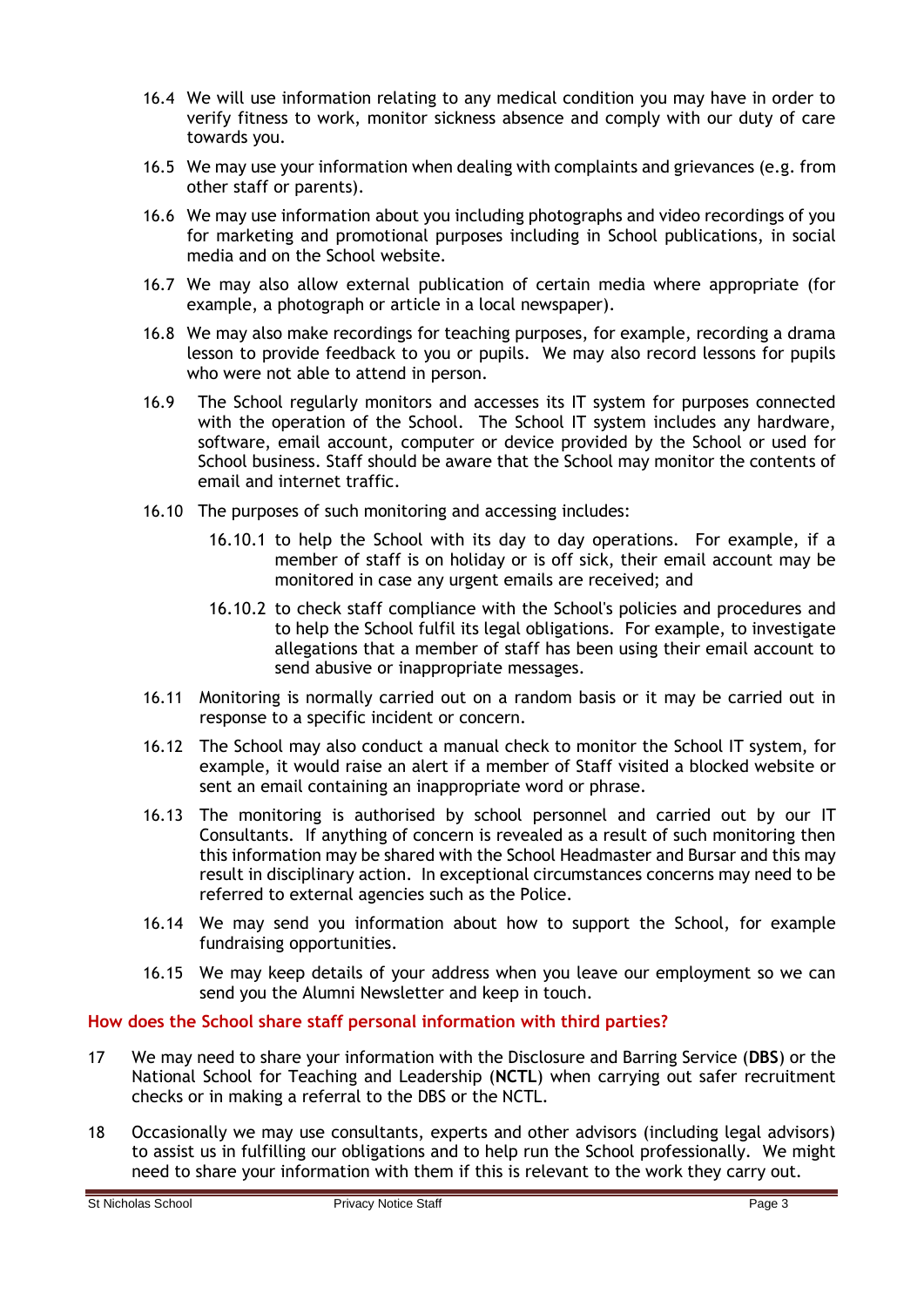- 19 In accordance with our legal obligations, we may share information with the Independent Schools Inspectorate/Ofsted, for example, during the course of an inspection, and may need to share your information with the Department for Education.
- 20 As an employer we must check if you can work in the UK before we employ you. If you are employed by us under Tier 2 or Tier 5 of the Points Based System we might have to provide information about you to UK Visas and Immigration to comply with our duties as a Tier 2/5 sponsor.
- 21 We may share some of your information with our insurance company or benefits providers, for example, where there is a serious incident at the School.
- 22 If the School is dealing with a complaint or grievance (e.g. from a parent) we may share your information with other parties, for example, the appropriate staff at the School, the parents making the complaint and governors.
- 23 We may share your information with individuals connected to the School who are exercising their data protection rights, for example, when responding to a subject access request.
- 24 We may share personal information about staff with the relevant statutory agencies who may need this information to investigate allegations of misconduct.
- 25 We may need to share your information with the police for the prevention and investigation of crime and the prosecution of offenders.
- 26 We may share your information with parents and pupils where this is related to your professional duties.
- 27 We may need to share your information if there is an emergency, for example, if you are hurt in an accident.
- 28 We sometimes use contractors to handle personal information on our behalf. The following are examples:
	- 28.1 any payroll provider;
	- 28.2 IT consultants who might access information about you when checking the security of our IT network; and
	- 28.3 we may use some third party "cloud computing" services to store some information rather than the information being stored on hard drives located on the School site.

#### **Transfers of your personal information overseas**

- 29 We may send your information to countries which do not have the same level of protection for personal information as there is in the UK. For example, we may:
	- 29.1 communicate with you using your work email address when you are overseas (for example, when you are on a school trip).

#### **For how long does the School keep staff personal information?**

- 30 We keep your information for as long as we need to in relation to your employment. We will keep some information after you have left the School in case this is needed, for example, in relation to our legal obligations such as Pension and Payroll inquiries?
- 31 In exceptional circumstances we may keep your information for a longer time than usual but we would only do so if we had a good reason and only if we are allowed to do so under data protection law.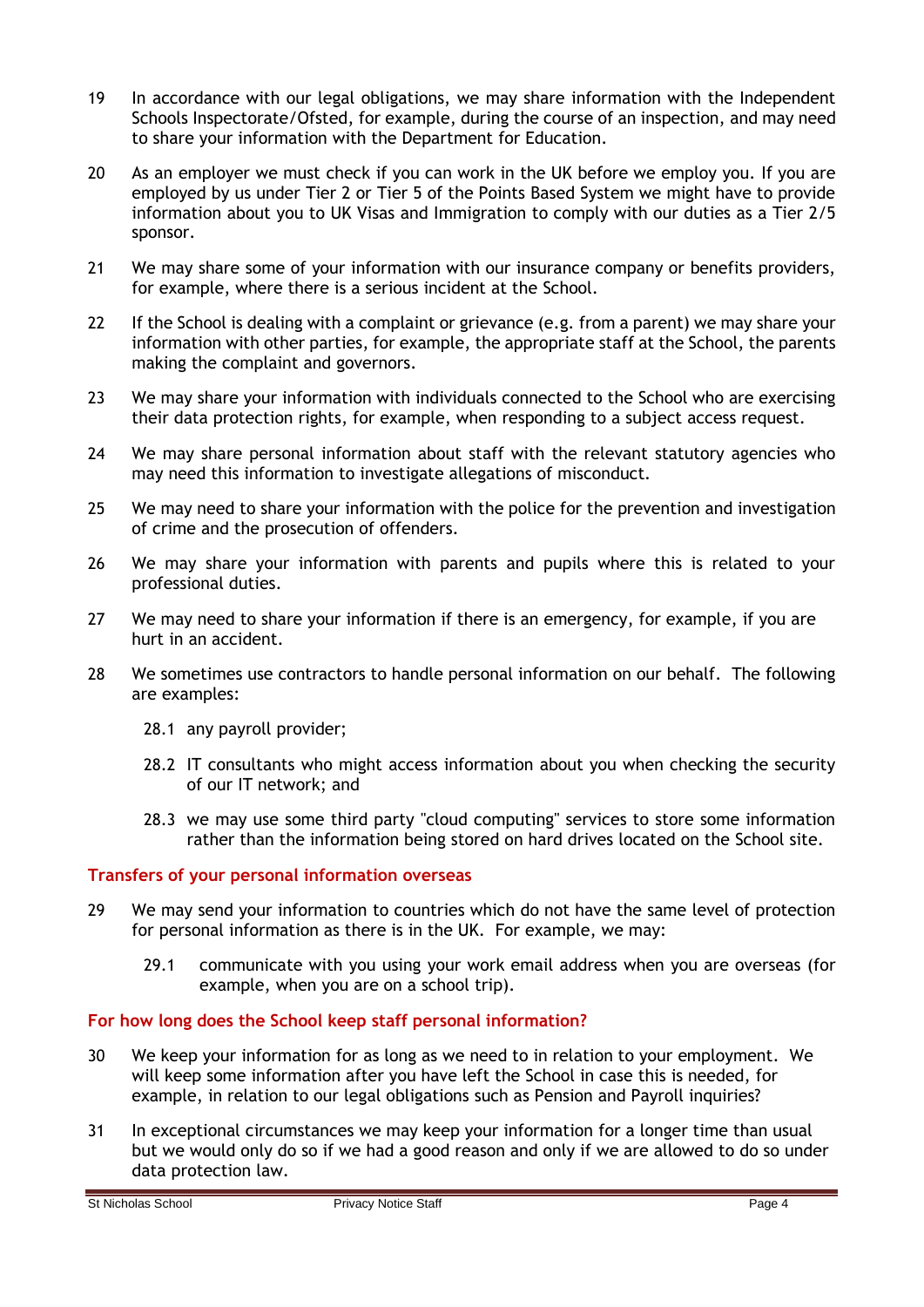32 We can keep information about you for a very long time or even indefinitely if we need this for historical, research or statistical purposes. For example, if we consider the information might be useful if someone wanted to write a book about the School or if you ever received medical treatment for an injury whilst at work. More about retention of data can be found in the **Data Retention Policy** on our website.

## **Processing in line with your rights**

- 33 From May 2018 data protection legislation gives you a number of rights regarding your information. Some of these are new rights whilst others build on your existing rights. Your rights are as follows:
	- 33.1 if information is incorrect you can ask us to correct it;
	- 33.2 you can also ask what information we hold about you and be provided with a copy. We will also give you extra information, such as why we use this information about you, where it came from and what types of people we have sent it to;
	- 33.3 you can ask us to delete the information that we hold about you in certain circumstances. For example, where we no longer need the information;
	- 33.4 you can ask us to send you, or another organisation, certain types of information about you.
	- 33.5 our use of information about you may be restricted in some cases. For example, if you tell us that the information is inaccurate we can only use it for limited purposes while we check its accuracy.

The (Bursar) can give you more information about your data protection rights.

## **Our legal grounds for using your information**

This section contains information about the legal basis that we are relying on when handling your information as described above.

#### Legitimate interests

This means that the School is using your information when this is necessary for the School's legitimate interests except when this would be unfair to you. We rely on legitimate interests for many of the ways in which the School uses your information.

Specifically, the School has a legitimate interest in:

- looking after your welfare and development and the welfare and development of others;
- safeguarding and promoting the welfare of its pupils;
- using photographs of you for promotional purposes (e.g. on the School website);
- ensuring the security of the school site which may involve issuing you with a photocard;
- promoting the objects and interests of the School. This includes fundraising and using information about you in our publicity material e.g. photographs.
- making sure that you are complying with your employment obligations;
- using your information in connection with legal disputes. For example, if a parent or former pupil brings a claim against the School;
- facilitating the efficient operation of the School; and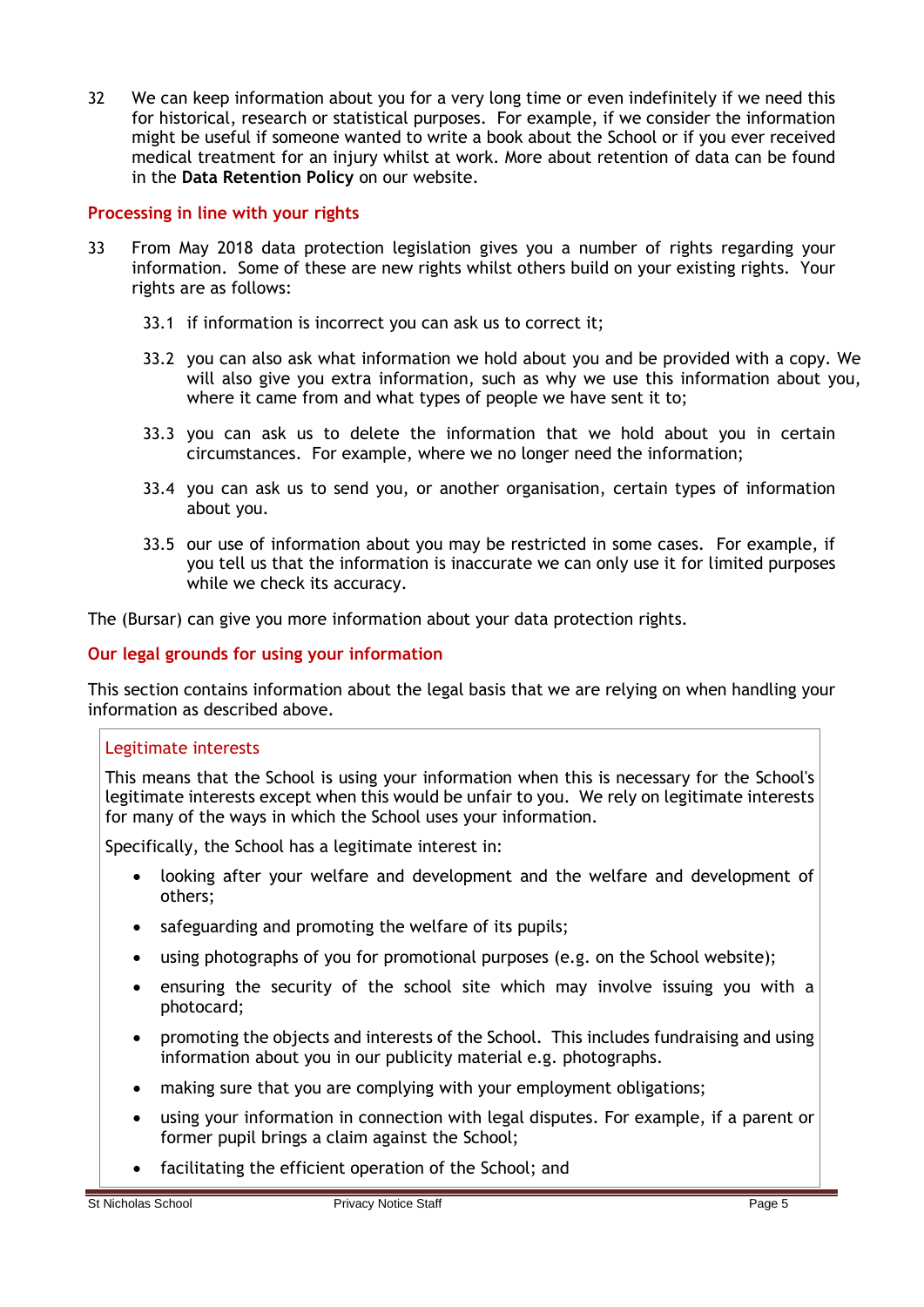• ensuring that all relevant legal obligations of the School are complied with (for example in relation to inspections).

In addition, your personal information may be processed for the legitimate interests of others. For example, with external activity providers in the event they need to contact you directly or for their own emergency or insurance purposes.

If you object to us using your information where we are relying on our legitimate interests as explained above please speak to the Bursar.

# Contractual obligation

We will need to use your information in order to comply with our contractual obligations. For example:

- we need your name and bank details so that we can pay you your salary;
- we may need to provide your personal information to a pension provider;
- we need to manage holidays or additional time worked payments;
- if we provide you with accommodation under your contract we will use your personal information as part of this provision.

#### Legal obligation

As a School we have to comply with various laws and this entitles us to use your information where necessary. For example:

- we have to make sure that you have the right to work in the UK;
- to fulfil our duty of care to you and your colleagues;
- we have to fulfil our safeguarding duties towards pupils; and
- we may be legally obliged to disclose your information to third parties such as the DBS, local authorities or the police.

#### Vital interests

We may use your information where this is necessary to protect your vital interests or someone else's. For example, to prevent someone from being seriously harmed or killed.

#### Performance of a task carried out in the public interest

We use your information for a variety of reasons in the public interest, for example:

- facilitating our teaching requirements, e.g. to help us decide which member of staff will teach a particular class based on skills, experience, qualifications and so on;
- looking after your welfare and development and the welfare and development of others;
- safeguarding and promoting the welfare of our pupils;
- ensuring the security of the campus which may involve issuing you with a photocard;
- making sure that you are complying with your employment obligations;
- facilitating the efficient operation of the School; and
- ensuring that we comply with all of our legal obligations.

If you object to us using your information when we are relying on these grounds please speak to the Bursar.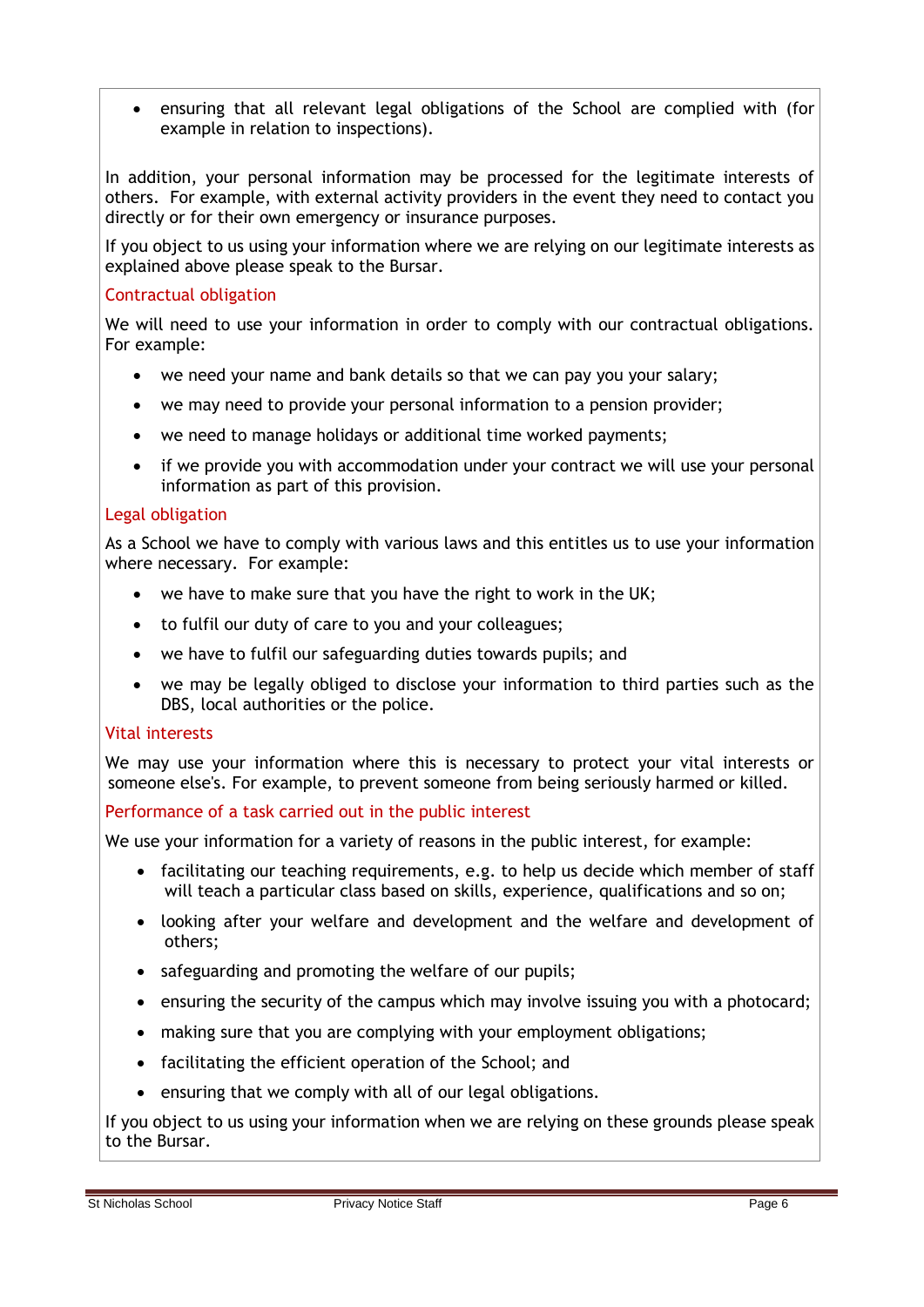The School must also comply with an additional condition where it processes **special categories of personal informatio**n. These special categories are as follows: personal information revealing racial or ethnic origin, political opinions, religious or philosophical beliefs, trade union membership, genetic information, biometric information, health information, and information about sex life or orientation. The grounds that we are relying on to process special categories of personal data are set out below:

## Employment, social security and social protection

This processing is necessary for the purposes of carrying out the obligations and exercising specific rights of the School and staff in the field of employment, social security or social protection.

#### Vital interests:

To protect the vital interests of any person where that person cannot give consent, for example, if they are seriously hurt and are unconscious.

# Legal claims:

The processing is necessary for the establishment, exercise or defence of legal claims. This allows us to share information with our legal advisors and insurers.

#### Medical purposes

This includes medical treatment and the management of healthcare services.

# Substantial public interest

The School is also allowed to use special categories of personal information where doing so is necessary in the substantial public interest. This is similar to "Public interest" in the table above, for example the School may use special categories of information when providing an education to pupils, looking after the welfare of pupils or when the School is inspected.

We may ask for your consent to use your information in certain ways. If we ask for your consent to use your personal information you can take back this consent at any time. Any use of your information before you withdraw your consent remains valid. Please speak to the Bursar if you would like to withdraw any consent given. In some cases we will rely on more than one of the grounds above for a particular use of your information. For example, we may rely on legitimate interests and public interest grounds when using your information to safeguard our pupils.

#### **Further information**

- 34 **Contact:** If you would like any further information about anything within this notice please contact the Bursar (y.mardel@saintnicholasschool.net)
- 35 Please speak to the Bursar if:
	- 35.1 you object to us using your information for marketing purposes e.g. to send you information about school events; or
	- 35.2 you would like us to update the information we hold about you; or
	- 35.3 you would prefer that certain information is kept confidential.
- 36 **ICO:** If you consider that we have not acted properly when using your personal information you can contact the Information Commissioner's Office: [ico.org.uk.](https://ico.org.uk/)

Hillingdon House